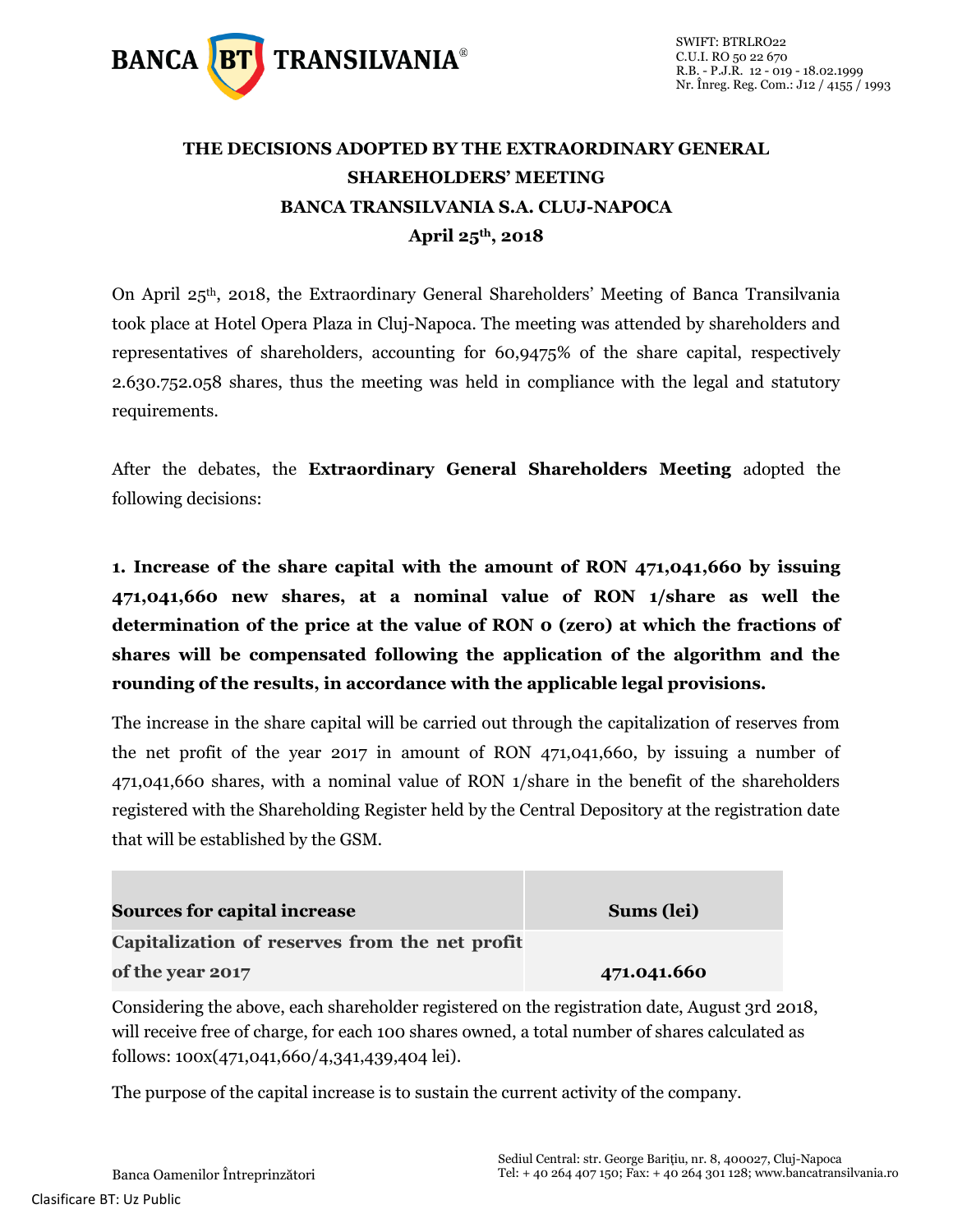

(adopted with majority of votes, the number of valid votes is 2.630.752.058, representing 60,9475% of the capital share; of which 2.565.446.150 votes **for,** 0 votes **against**; 65.305.908 **abstention)**

## **2. Approval of the share buyback by the Bank, in accordance with the applicable legal provisions, under the following terms and conditions:**

Maximum 35,000,000 shares (0.8062% of the total shares included in the share capital) with a nominal value of RON 1/share at a minimum price equal to the market price on BSE at the moment of the buyback and a maximum price of RON 4 for a period of maximum 18 months as of the publishing date of the EGMS resolution in the Official Gazette of Romania, Part IV, part of a stock option plan with the purpose of implementing a remuneration program and a personnel incentive program for a period of at least 3 years as well as the payment of fixed remuneration, and the granting of a mandate for the Board of Directors for the enforcement of this resolution.

(adopted with majority of votes, the number of valid votes is 2.630.752.058, representing 60,9475% of the capital share; of which 2.070.275.865 votes **for,** 373.386.130 votes **against**; 187.090.063 **abstention)**

**3. Takes notice of information regarding the acquisition of holdings in the capital of Victoriabank SA, Bancpost SA, ERB Retail Services IFN SA and ERB Leasing IFN SA.**

**Preliminary approves the merger (by absorption) between Banca Transilvania S.A. (absorbing company) and Bancpost S.A. (absorbed company)**

(adopted with majority of votes, the number of valid votes is 2.630.752.058, representing 60,9475% of the capital share; of which 2.298.817.166 votes **for,** 293.234.237 votes **against**; 38.700.655 **abstention)**

**4. Approval of the date of August 3rd, 2018 as the registration date and of the exdate – August 2nd, 2018, for the identification of the shareholders who will benefit from the results of the Extraordinary GMS and to whom the effects of the Extraordinary GMS Decisions are applicable, including but not limited to the**